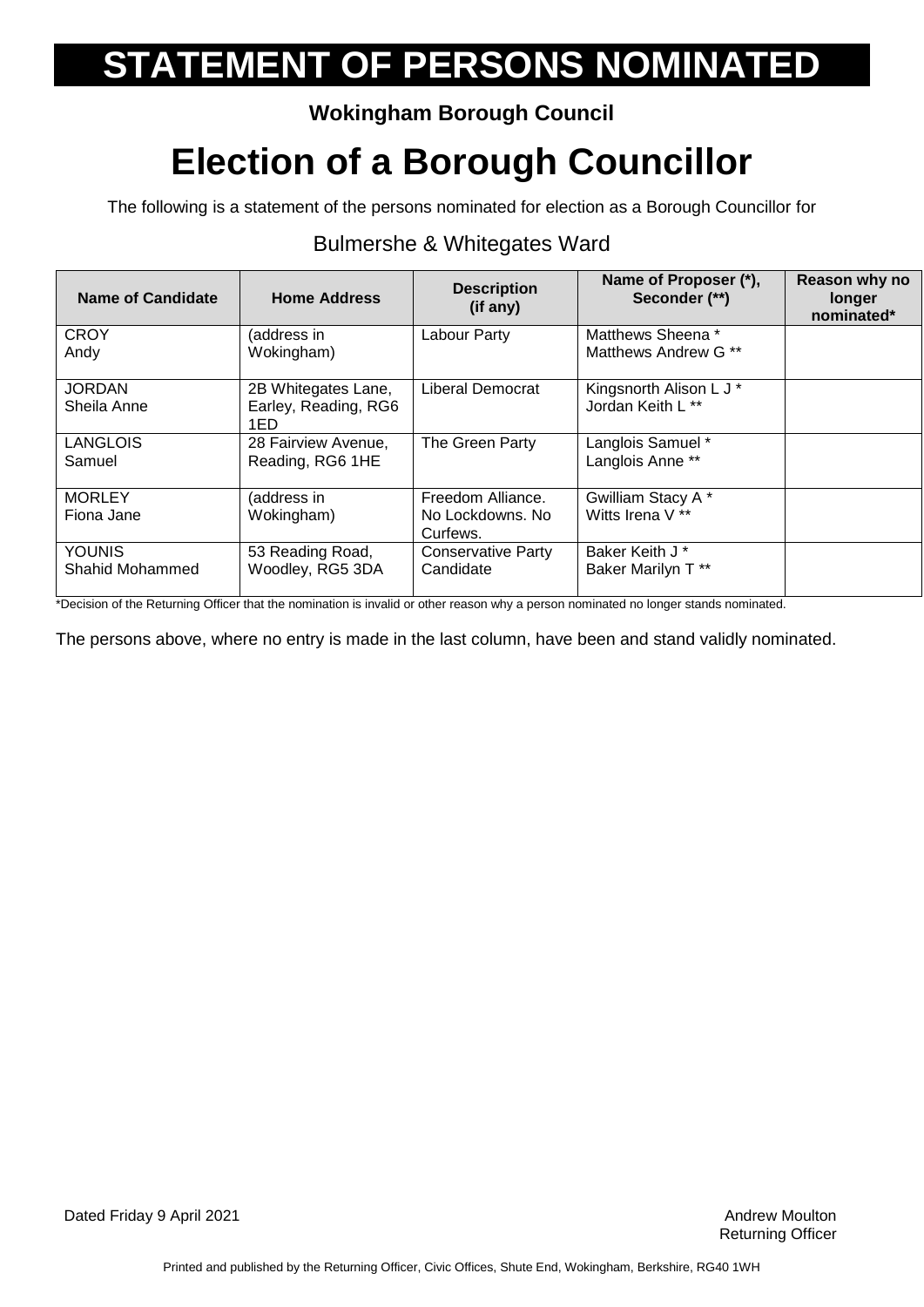### **Wokingham Borough Council**

### **Election of a Borough Councillor**

The following is a statement of the persons nominated for election as a Borough Councillor for

#### Charvil Ward

| Name of Candidate    | <b>Home Address</b>                  | <b>Description</b><br>(if any) | Name of Proposer (*),<br>Seconder (**) | Reason why no<br>longer<br>nominated* |
|----------------------|--------------------------------------|--------------------------------|----------------------------------------|---------------------------------------|
| AKHTAR               | 85 Pound Lane,                       | Conservative and               | Hobbs Andrew J*                        |                                       |
| Sam                  | Sonning, RG4 6XD                     | Unionist Party                 | Hobbs Emma A **                        |                                       |
| ALDER                | 52 Broad Hinton,                     | Liberal Democrat               | Lyle Margaret A*                       |                                       |
| Martin George        | Twyford, Reading,<br><b>RG10 0LP</b> |                                | Mcbride Thomas **                      |                                       |
| <b>SCOTT</b>         | 4 Charvil Meadow                     | Labour Party                   | Scott Sheila F*                        |                                       |
| <b>Brian Michael</b> | Road, Charvil,                       |                                | Scott Cameron J**                      |                                       |
|                      | Reading, RG10 9DX                    |                                |                                        |                                       |
| <b>SMITH</b>         | (address in                          | The Green Party                | Grover Anisha *                        |                                       |
| Kathy                | Wokingham)                           |                                | Grover Amit S <sup>**</sup>            |                                       |

\*Decision of the Returning Officer that the nomination is invalid or other reason why a person nominated no longer stands nominated.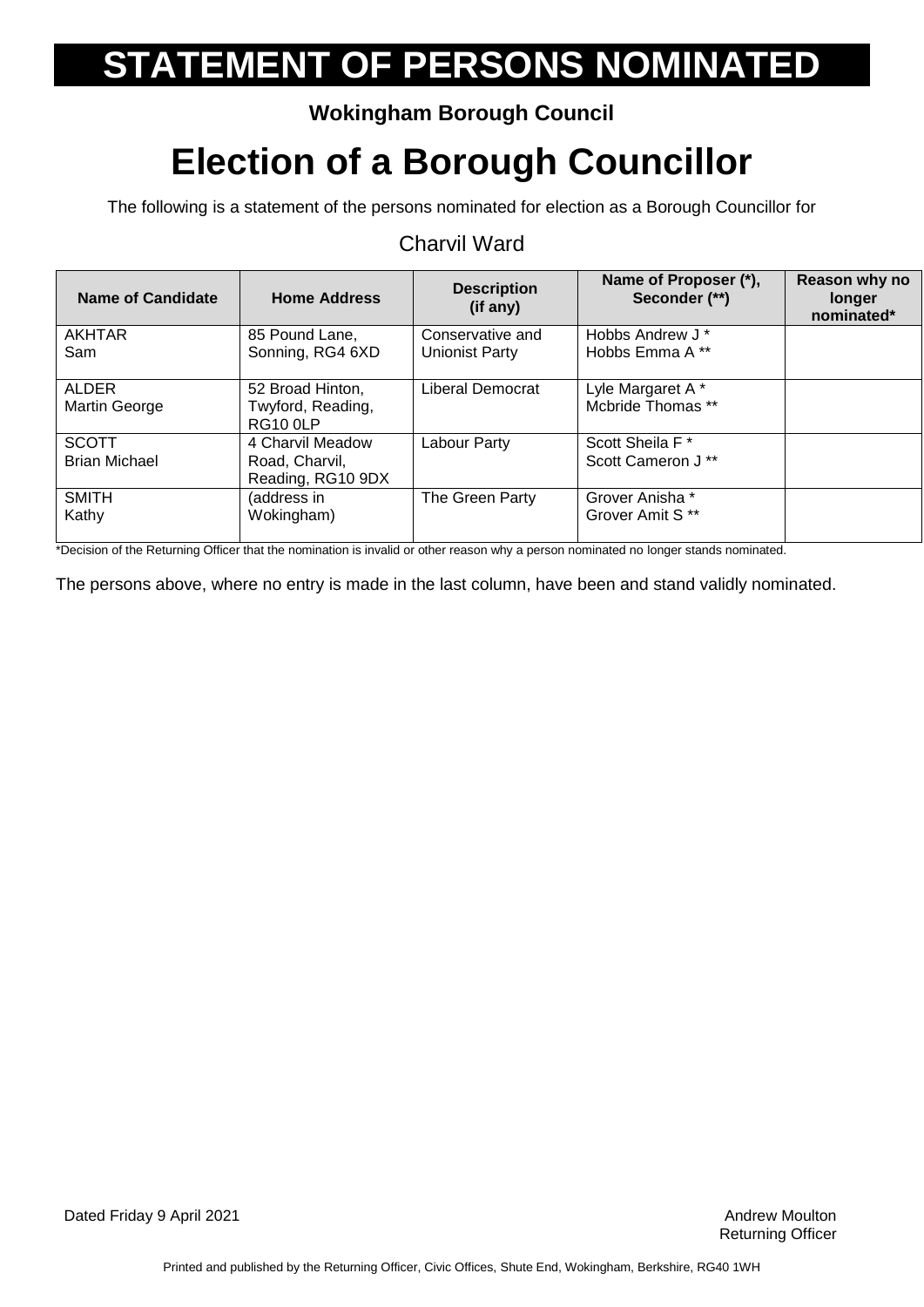### **Wokingham Borough Council**

## **Election of a Borough Councillor**

The following is a statement of the persons nominated for election as a Borough Councillor for

#### Emmbrook Ward

| Name of Candidate           | <b>Home Address</b> | <b>Description</b><br>$(if$ any) | Name of Proposer (*),<br>Seconder (**) | Reason why no<br>longer<br>nominated* |
|-----------------------------|---------------------|----------------------------------|----------------------------------------|---------------------------------------|
| <b>CLARK</b>                | (address in         | The Conservative                 | Clark Ullakarin V <sup>*</sup>         |                                       |
| <b>Ullakarin Vilhelmina</b> | Wokingham)          | Party Candidate                  | Clark Joseph D**                       |                                       |
| <b>MALVERN</b>              | 98 Woosehill Lane,  | Liberal Democrat                 | Sinden Morag M*                        |                                       |
| Joan Morag                  | Wokingham, RG41     |                                  | Malvern Keith A **                     |                                       |
|                             | 2TS                 |                                  |                                        |                                       |
| REED-JONES                  | 29 Swallow Way,     | Labour Party                     | Lord Christine *                       |                                       |
| Llewelyn James              | Wokingham, RG41     |                                  | Smith Peter T <sup>**</sup>            |                                       |
|                             | 3TQ                 |                                  |                                        |                                       |

\*Decision of the Returning Officer that the nomination is invalid or other reason why a person nominated no longer stands nominated.

The persons above, where no entry is made in the last column, have been and stand validly nominated.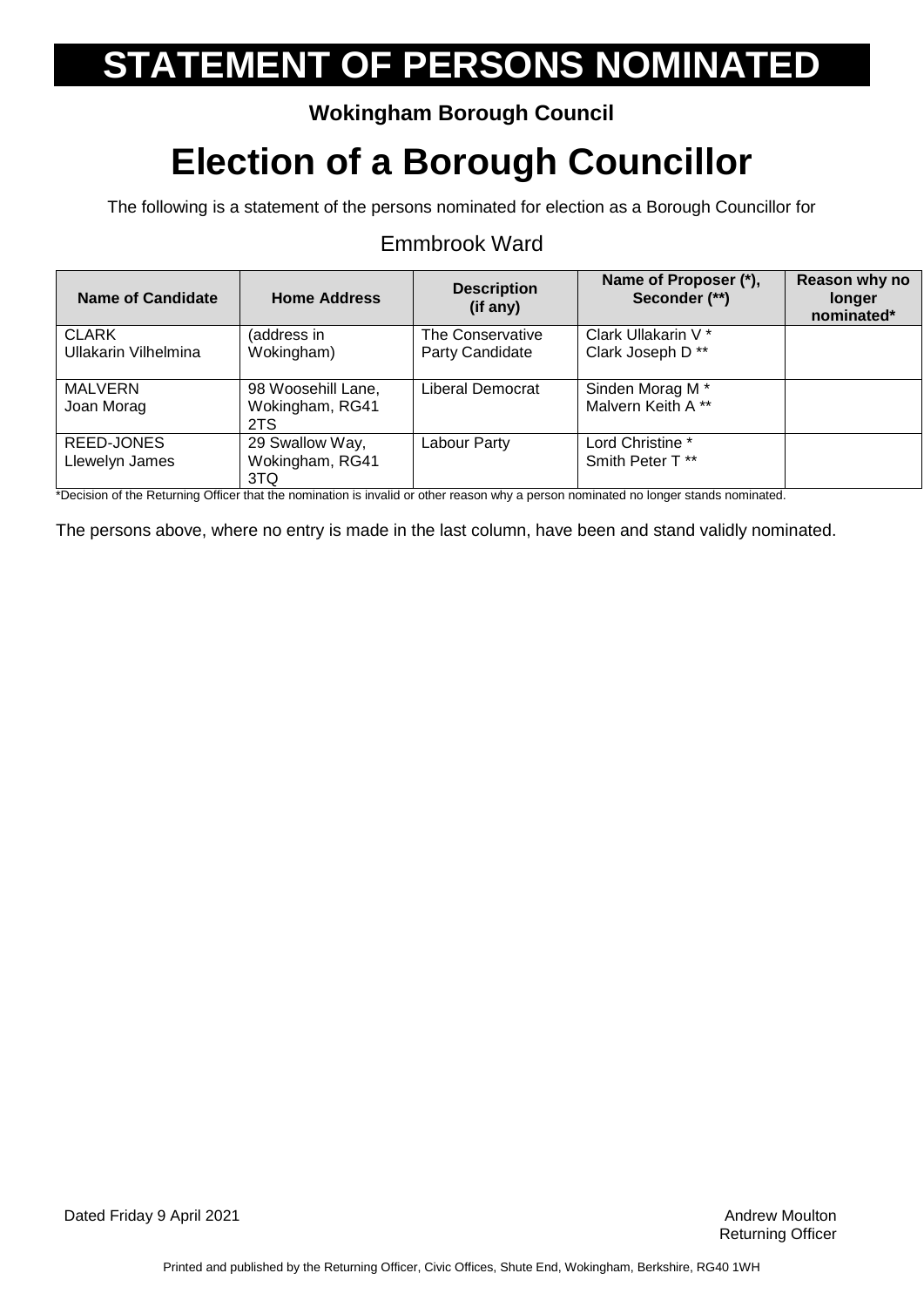### **Wokingham Borough Council**

## **Election of a Borough Councillor**

The following is a statement of the persons nominated for election as a Borough Councillor for

| <b>Name of Candidate</b>                                                                                                                                                                                                                          | <b>Home Address</b>     | <b>Description</b><br>(i f any) | Name of Proposer (*),<br>Seconder (**)                                                                                                                                                                                         | Reason why no<br>longer<br>nominated* |
|---------------------------------------------------------------------------------------------------------------------------------------------------------------------------------------------------------------------------------------------------|-------------------------|---------------------------------|--------------------------------------------------------------------------------------------------------------------------------------------------------------------------------------------------------------------------------|---------------------------------------|
| <b>HINTON</b>                                                                                                                                                                                                                                     | 30 Cammell Close,       | The Conservative                | Hinton Daniel *                                                                                                                                                                                                                |                                       |
| Daniel                                                                                                                                                                                                                                            | Wokingham, RG41<br>4EQ. | Party Candidate                 | Hinton Laura K <sup>**</sup>                                                                                                                                                                                                   |                                       |
| <b>MEDHURST</b>                                                                                                                                                                                                                                   | 16 Hertford Close,      | Labour Party                    | Medhurst Annette L *                                                                                                                                                                                                           |                                       |
| Annette Laura                                                                                                                                                                                                                                     | Wokingham, RG41<br>3BH  |                                 | Barras Peter A J **                                                                                                                                                                                                            |                                       |
| <b>SHENTON</b>                                                                                                                                                                                                                                    | 5 Petrel Close,         | <b>Liberal Democrat</b>         | Kerr Sarah L*                                                                                                                                                                                                                  |                                       |
| Ian Clifford                                                                                                                                                                                                                                      | Wokingham, RG41         |                                 | Betteridge Adrian J **                                                                                                                                                                                                         |                                       |
|                                                                                                                                                                                                                                                   | 3TF                     |                                 |                                                                                                                                                                                                                                |                                       |
| <b>TIMLIN</b>                                                                                                                                                                                                                                     | 26 Sheridan Way,        | Women's Equality                | Staunton John B *                                                                                                                                                                                                              |                                       |
| Louise Bernadette                                                                                                                                                                                                                                 | Wokingham, RG41<br>3AP  | Party                           | Keer Marcia J <sup>**</sup>                                                                                                                                                                                                    |                                       |
| $\bullet$ . The state of the $\bullet$ change of $\bullet$ $\bullet$ contracted as a contracted to the state of the contracted section of the state of the state of the state of the state of the state of the state of the state of the state of |                         |                                 | and the part of the collection of the collection of the collection of the collection of the collection of the collection of the collection of the collection of the collection of the collection of the collection of the coll |                                       |

#### Evendons Ward

\*Decision of the Returning Officer that the nomination is invalid or other reason why a person nominated no longer stands nominated.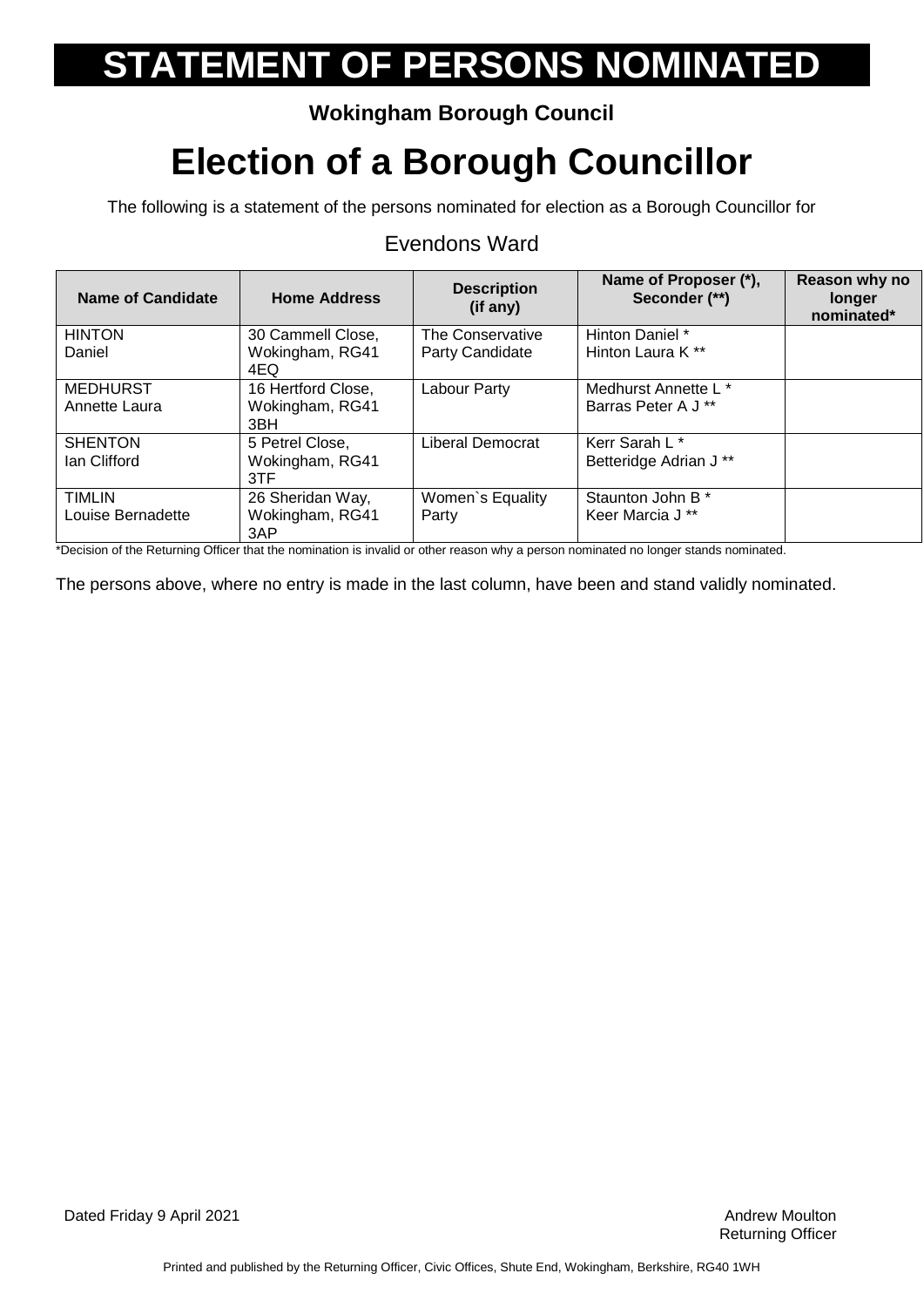### **Wokingham Borough Council**

## **Election of a Borough Councillor**

The following is a statement of the persons nominated for election as a Borough Councillor for

#### **Name of Candidate Home Address Description (if any) Name of Proposer (\*), Seconder (\*\*) Reason why no longer nominated\*** FOSS Martyn Graeme (address in Wokingham) The Green Party Foss Vivienne P<sup>\*</sup> Mckellar Douglas S \*\* **FREENEY** Alex (address in Wokingham) Labour Party Jinkerson Timothy J<sup>\*</sup> Jinkerson Catherine S \*\* **MARGETTS** Charles William 12c Little Fryth, Finchampstead, RG40 3RN The Conservative Party Candidate Sargeant Daniel M \* Ferrari Holly C \*\* **MONTGOMERY** Jordan George John 4 The Chase, Crowthorne, Berkshire, RG45 6HT Liberal Democrat | Feldman David M<sup>\*</sup> Feldman Angela J \*\*

### Finchampstead North Ward

\*Decision of the Returning Officer that the nomination is invalid or other reason why a person nominated no longer stands nominated.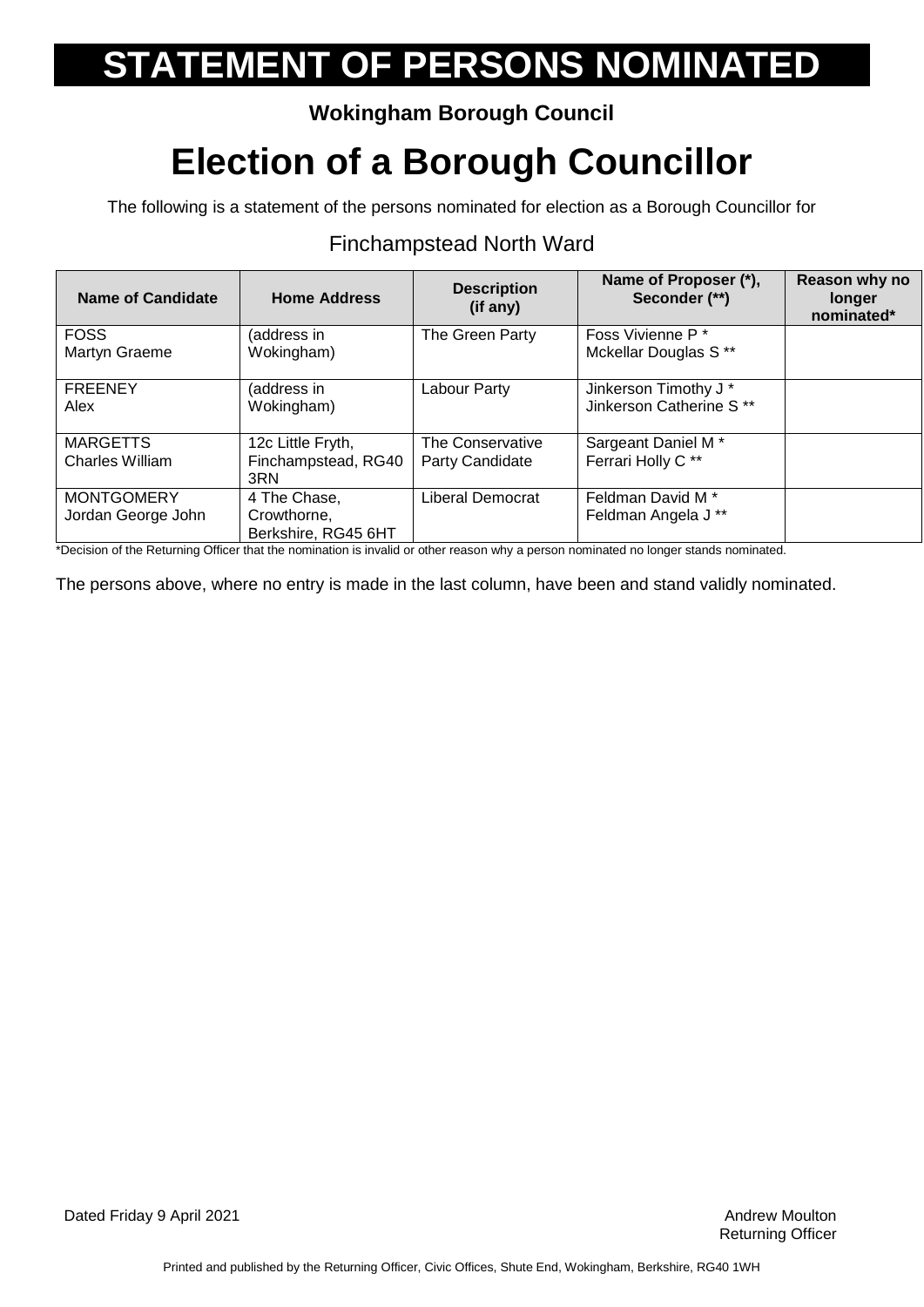### **Wokingham Borough Council**

## **Election of a Borough Councillor**

The following is a statement of the persons nominated for election as a Borough Councillor for

#### **Name of Candidate Home Address Description (if any) Name of Proposer (\*), Seconder (\*\*) Reason why no longer nominated\* EYTLE** Mike Dovedale, Gorse Ride North, Finchampstead, Wokingham, RG40 4ES Liberal Democrat | Eytle Rebecca K \* Cornish David G \*\* **MARGETTS** Rebecca Jane 12c Little Fryth, Finchampstead, Berkshire, RG40 3RN The Conservative Party Candidate Weeks Simon P \* Veitch Gordon \*\* **TAPPING** Grace Verlie Patricia (address in Wokingham) Labour Party | O`Neill Penelope A \* O`Neill Edward J \*\*

### Finchampstead South Ward

\*Decision of the Returning Officer that the nomination is invalid or other reason why a person nominated no longer stands nominated.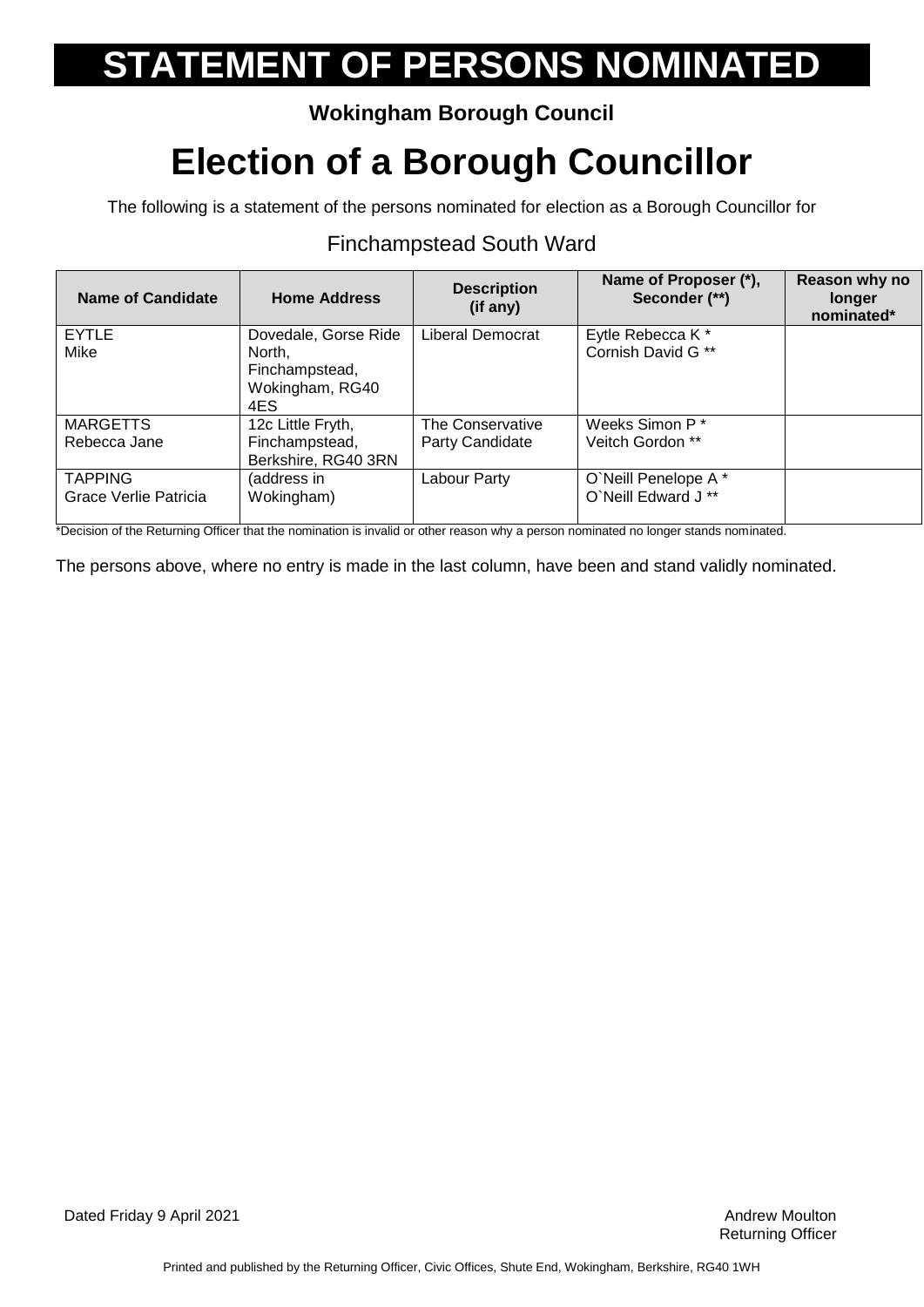### **Wokingham Borough Council**

## **Election of a Borough Councillor**

The following is a statement of the persons nominated for election as a Borough Councillor for

#### Hawkedon Ward

| <b>Name of Candidate</b> | <b>Home Address</b> | <b>Description</b><br>$(if$ any) | Name of Proposer (*),<br>Seconder (**) | Reason why no<br>longer<br>nominated* |
|--------------------------|---------------------|----------------------------------|----------------------------------------|---------------------------------------|
| <b>CRASKE</b>            | 25 Hawkedon Way,    | Labour Party                     | Craske Mark A*                         |                                       |
| Mark Ambrose             | Lower Earley,       |                                  | Groves Colin R **                      |                                       |
|                          | Reading, RG6 3AP    |                                  |                                        |                                       |
| <b>JONES</b>             | 5 Conygree Close,   | Liberal Democrat                 | Mickleburgh Andrew R*                  |                                       |
| <b>Clive Richard</b>     | Lower Earley, RG6   |                                  | Hare David **                          |                                       |
|                          | 4XE                 |                                  |                                        |                                       |
| <b>KESSEL</b>            | 5 Owston, Lower     | The Conservative                 | Jorgensen Norman *                     |                                       |
| Eileen Mary              | Earley, RG6 3DX     | Party Candidate                  | Jorgensen Pauline A **                 |                                       |
|                          |                     |                                  |                                        |                                       |

\*Decision of the Returning Officer that the nomination is invalid or other reason why a person nominated no longer stands nominated.

The persons above, where no entry is made in the last column, have been and stand validly nominated.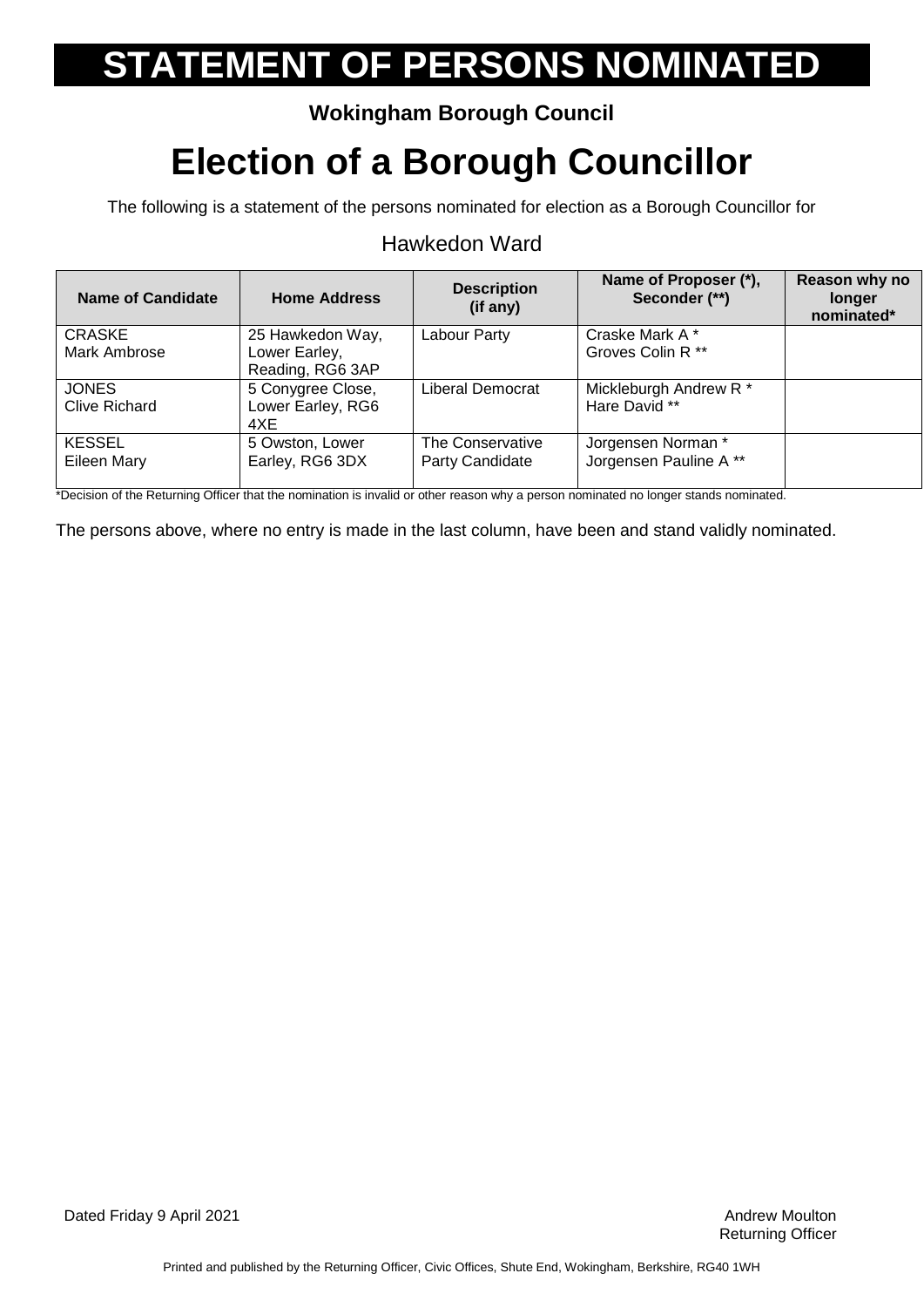### **Wokingham Borough Council**

## **Election of a Borough Councillor**

The following is a statement of the persons nominated for election as a Borough Councillor for

#### Hillside Ward

| Name of Candidate | <b>Home Address</b>   | <b>Description</b><br>(if any) | Name of Proposer (*),<br>Seconder (**) | Reason why no<br>longer<br>nominated* |
|-------------------|-----------------------|--------------------------------|----------------------------------------|---------------------------------------|
| <b>BUDD</b>       | 15 Toseland Way,      | Liberal Democrat               | <b>Bassett Anne *</b>                  |                                       |
| Wes               | Lower Earley,         |                                | Cook Rosemary J**                      |                                       |
|                   | Reading, RG6 7YA      |                                |                                        |                                       |
| <b>JORGENSEN</b>  | Planters Lodge,       | The Conservative               | Kessel Eileen *                        |                                       |
| Pauline Alison    | Cutbush Lane, Earley, | Party Candidate                | Kessel Peter **                        |                                       |
|                   | RG6 4UU               |                                |                                        |                                       |
| SARASAN           | 71 Collins Drive,     | Labour Party                   | Sarasan Hari *                         |                                       |
| Hari              | Earley, Reading, RG6  |                                | Balan Sarojini Beena **                |                                       |
|                   | 5AE                   |                                |                                        |                                       |

\*Decision of the Returning Officer that the nomination is invalid or other reason why a person nominated no longer stands nominated.

The persons above, where no entry is made in the last column, have been and stand validly nominated.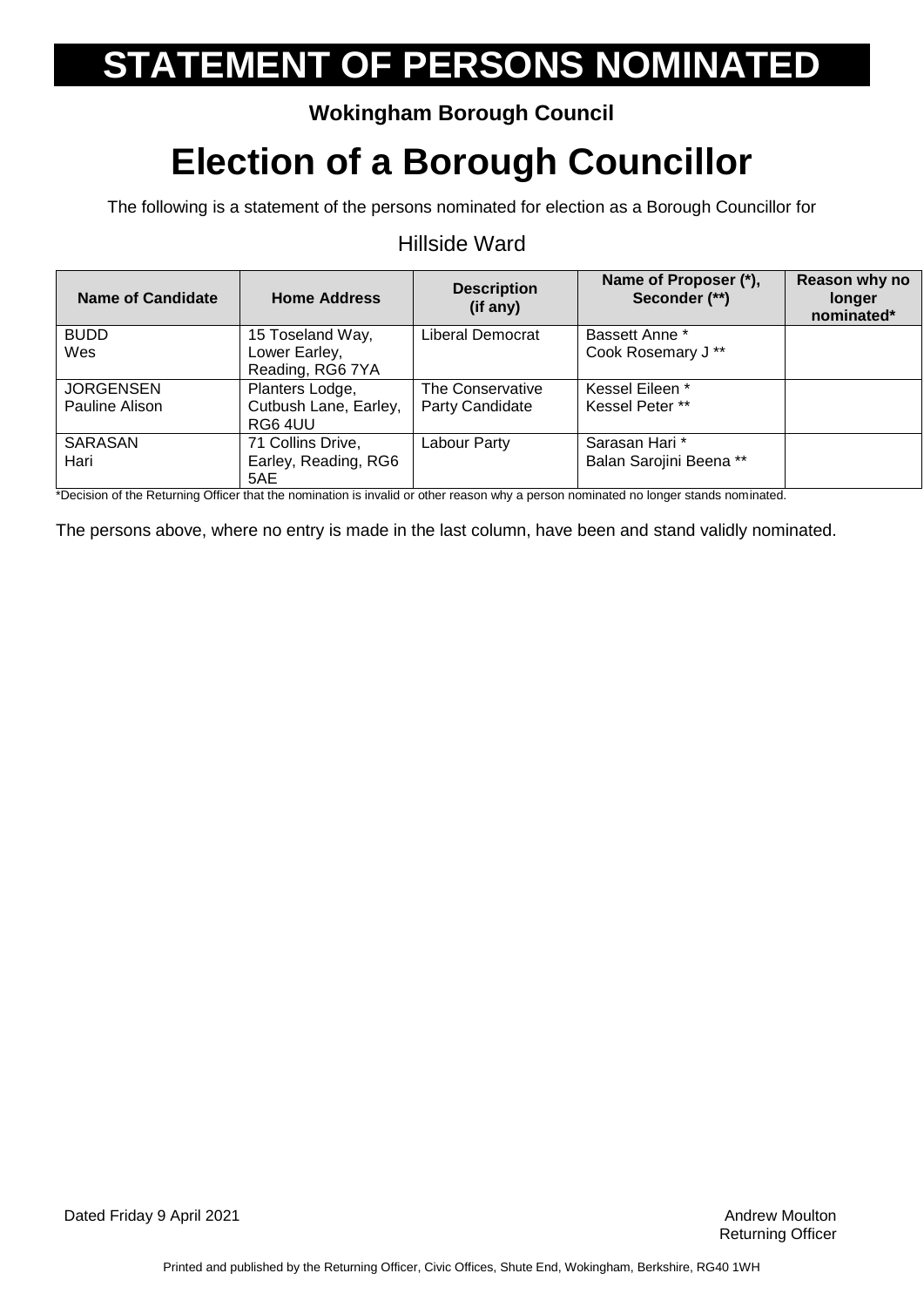### **Wokingham Borough Council**

## **Election of a Borough Councillor**

The following is a statement of the persons nominated for election as a Borough Councillor for

#### Hurst Ward

| Name of Candidate | <b>Home Address</b>                    | <b>Description</b><br>(if any) | Name of Proposer (*),<br>Seconder (**) | Reason why no<br>longer<br>nominated* |
|-------------------|----------------------------------------|--------------------------------|----------------------------------------|---------------------------------------|
| <b>MONTIE</b>     | (address in                            | Labour Party                   | Strugnell Martin *                     |                                       |
| Paula             | Wokingham)                             |                                | Noble Rona M <sup>**</sup>             |                                       |
| <b>SMITH</b>      | 42 Albert Road,                        | The Green Party                | Inskip Irene M <sup>*</sup>            |                                       |
| <b>Brent</b>      | Caversham, Reading,<br>RG4 7PE         |                                | Windley James M **                     |                                       |
| <b>SMITH</b>      | Kestrels, Scarletts                    | Conservative and               | West Robin N *                         |                                       |
| Wayne             | Lane, Kiln Green,<br>Reading, RG10 9XD | <b>Unionist Party</b>          | West Rosie D <sup>**</sup>             |                                       |
| <b>TURVEY</b>     | (address in                            | Liberal Democrat               | Corry Lucinda *                        |                                       |
| Sam Peter Ward    | Wokingham)                             |                                | Boardman Victor J **                   |                                       |

\*Decision of the Returning Officer that the nomination is invalid or other reason why a person nominated no longer stands nominated.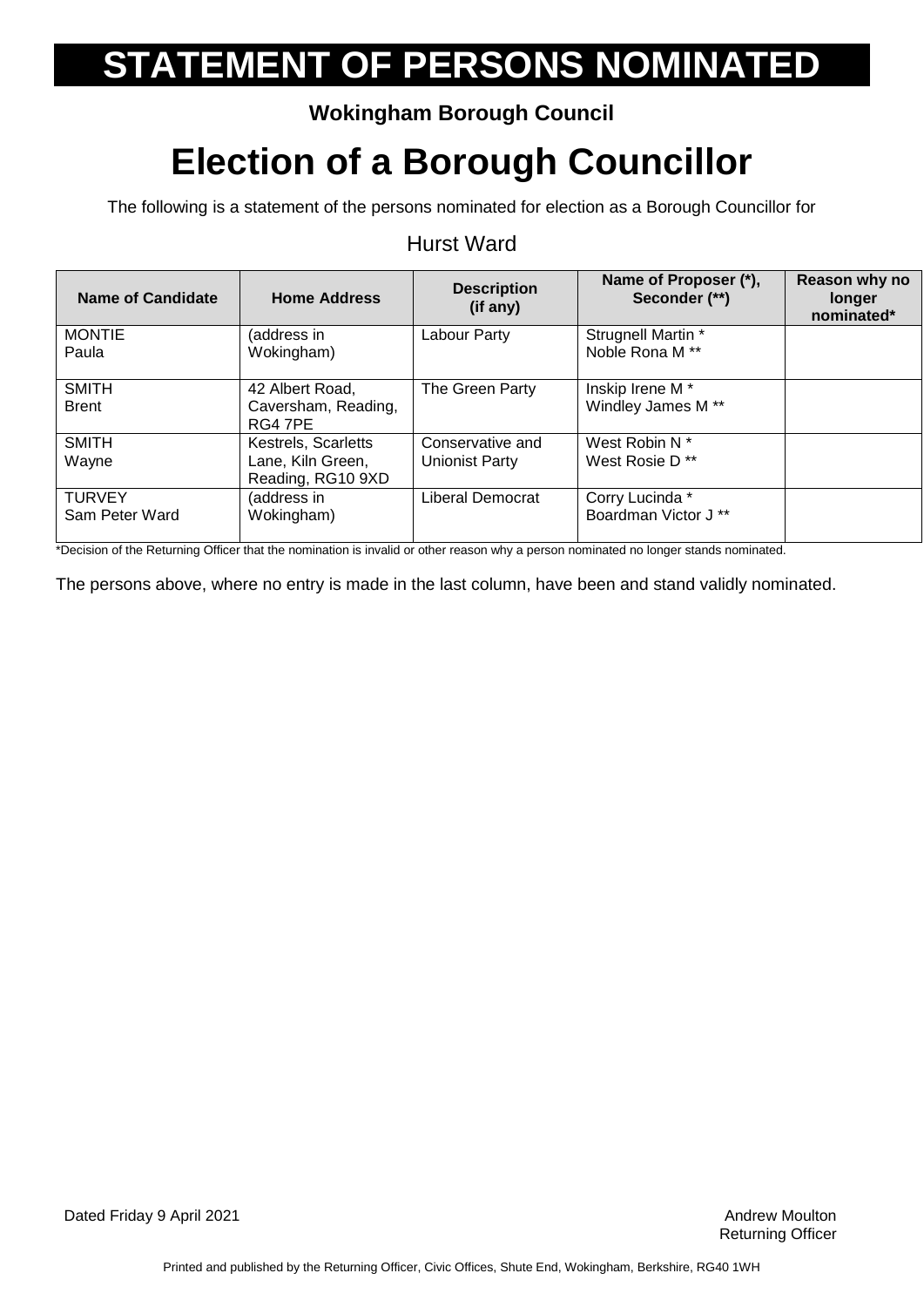### **Wokingham Borough Council**

## **Election of a Borough Councillor**

The following is a statement of the persons nominated for election as a Borough Councillor for

| <b>Name of Candidate</b> | <b>Home Address</b>  | <b>Description</b><br>(if any) | Name of Proposer (*),<br>Seconder (**)                                                                                            | Reason why no<br>longer<br>nominated* |
|--------------------------|----------------------|--------------------------------|-----------------------------------------------------------------------------------------------------------------------------------|---------------------------------------|
| <b>CHADWICK</b>          | 30 Tiger Close,      | <b>Conservative Party</b>      | Soane Hilary C*                                                                                                                   |                                       |
| Anne Frances             | Woodley, RG5 4UY     | Candidate                      | Soane William R **                                                                                                                |                                       |
| <b>NAGRA</b>             | 41 Norton Road.      | Labour Party                   | Bello Gregory *                                                                                                                   |                                       |
| Majid                    | Woodley, Reading,    |                                | Minchinton Paul R <sup>**</sup>                                                                                                   |                                       |
|                          | Berkshire, RG5 4AJ   |                                |                                                                                                                                   |                                       |
| <b>ROWLAND</b>           | 155 Fairwater Drive, | Liberal Democrat               | Challis Phillip E <sup>*</sup>                                                                                                    |                                       |
| <b>Beth</b>              | Woodley, RG5 3JQ     |                                | Challis Avril **                                                                                                                  |                                       |
| <b>TOWELL</b>            | 27 Keswick Gardens,  | The Green Party                | Towell James E *                                                                                                                  |                                       |
| James Eric               | Woodley, Wokingham,  |                                | Bilbey Valerie A**                                                                                                                |                                       |
|                          | RG5 3QB              |                                | *Desisian af the Detunion Officer that the meminetics is involid another measure where a memory conjuntable of the design memines |                                       |

#### Loddon Ward

\*Decision of the Returning Officer that the nomination is invalid or other reason why a person nominated no longer stands nominated.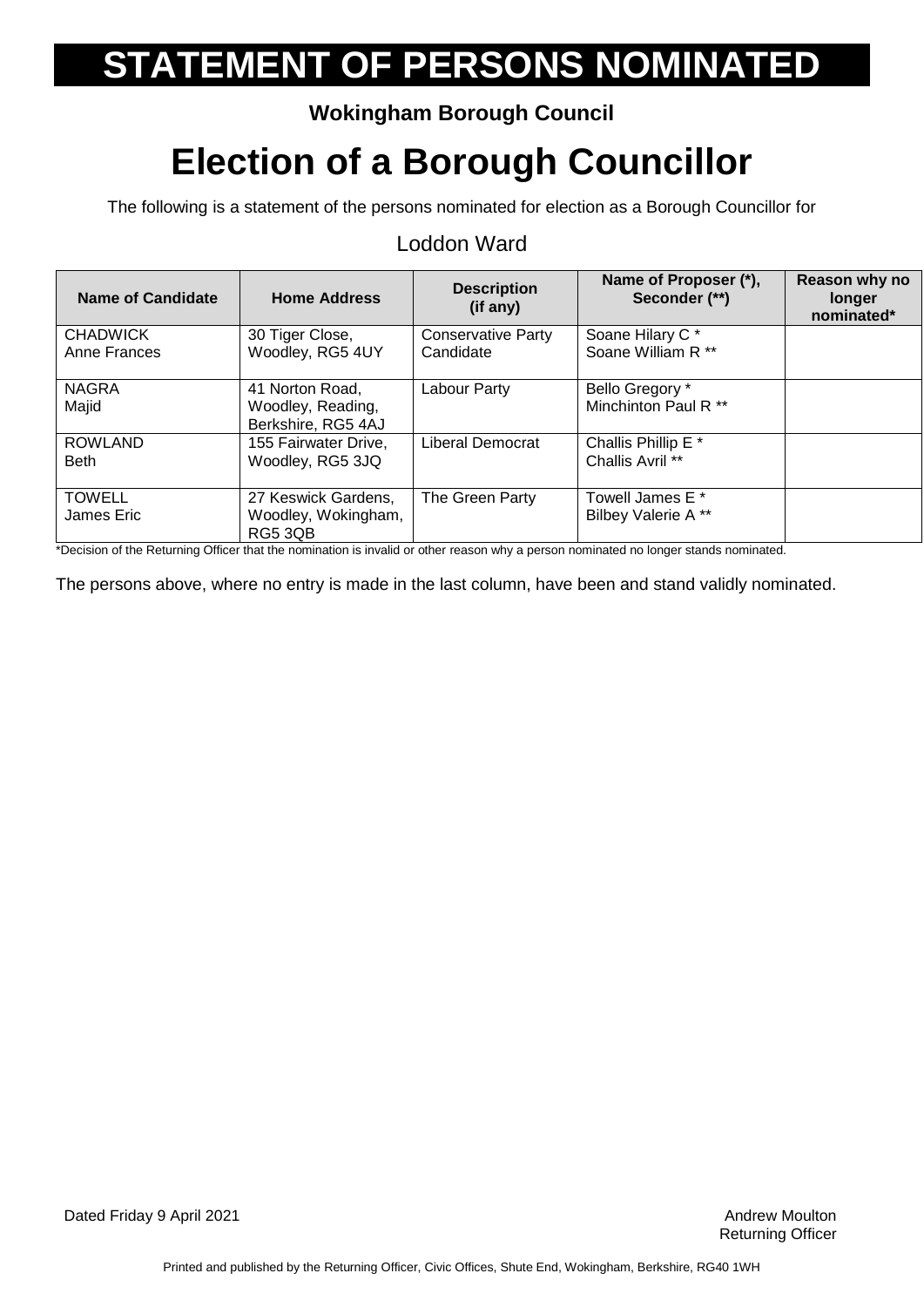### **Wokingham Borough Council**

## **Election of a Borough Councillor**

The following is a statement of the persons nominated for election as a Borough Councillor for

| <b>Name of Candidate</b> | <b>Home Address</b>    | <b>Description</b><br>(if any) | Name of Proposer (*),<br>Seconder (**)                                                                                              | Reason why no<br>longer<br>nominated* |
|--------------------------|------------------------|--------------------------------|-------------------------------------------------------------------------------------------------------------------------------------|---------------------------------------|
| <b>GRAY</b>              | Flat 3 Windmill Court, | Labour Party                   | Smith Julie D <sup>*</sup>                                                                                                          |                                       |
| Andrew                   | 291 Wokingham          |                                | Winter Alan J <sup>**</sup>                                                                                                         |                                       |
|                          | Road, Earley,          |                                |                                                                                                                                     |                                       |
|                          | Reading, RG6 7EP       |                                |                                                                                                                                     |                                       |
| <b>JORGENSEN</b>         | Planters Lodge,        | The Conservative               | Chopping David D <sup>*</sup>                                                                                                       |                                       |
| <b>Norman</b>            | Cutbush Lane, Earley,  | Party Candidate                | Chopping Margaret T <sup>**</sup>                                                                                                   |                                       |
|                          | RG6 4UU                |                                |                                                                                                                                     |                                       |
| <b>SEYMOUR</b>           | (address in            | The Green Party                | Brangwyn Diana M <sup>*</sup>                                                                                                       |                                       |
| <b>Russell Stewart</b>   | Wokingham)             |                                | Seymour Russell S **                                                                                                                |                                       |
|                          |                        |                                |                                                                                                                                     |                                       |
| <b>SMITH</b>             | 7 Northam Close,       | Liberal Democrat               | Neal Alistair *                                                                                                                     |                                       |
| Mike                     | Lower Earley,          |                                | Budd Wesley J **                                                                                                                    |                                       |
|                          | Reading, RG6 3AJ       |                                |                                                                                                                                     |                                       |
|                          |                        |                                | *Decision of the Peturning Officer that the nomination is invalid or other reason why a person nominated no lenger stands nominated |                                       |

### Maiden Erlegh Ward

of the Returning Officer that the nomination is invalid or other reason why a person nominated no longer stands nominated.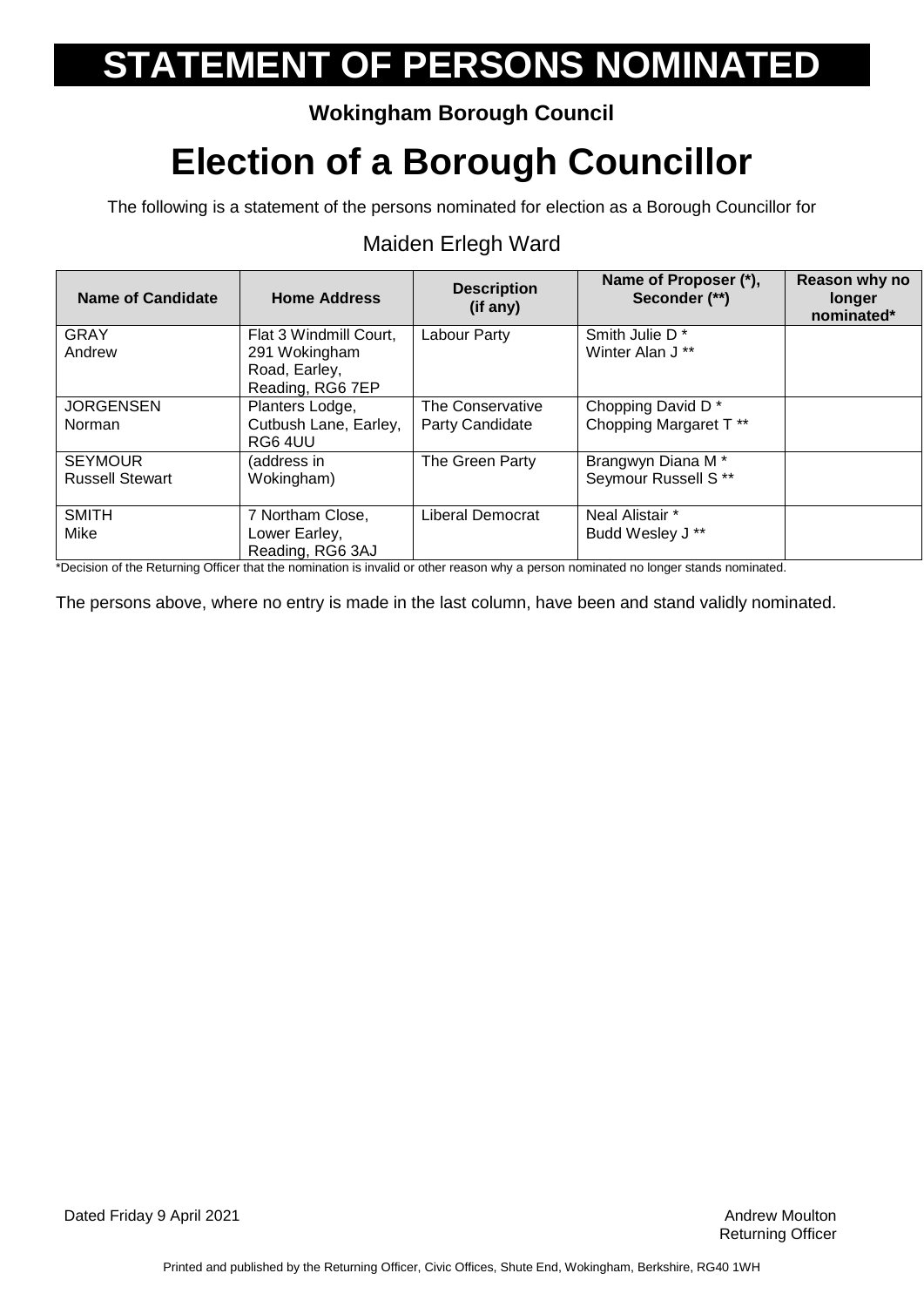### **Wokingham Borough Council**

## **Election of a Borough Councillor**

The following is a statement of the persons nominated for election as a Borough Councillor for

#### Norreys Ward

| Name of Candidate | <b>Home Address</b>    | <b>Description</b><br>(if any) | Name of Proposer (*),<br>Seconder (**) | Reason why no<br>longer<br>nominated* |
|-------------------|------------------------|--------------------------------|----------------------------------------|---------------------------------------|
| <b>AINSLIE</b>    | 11 Howard Road,        | Liberal Democrat               | Fumagalli Matteo *                     |                                       |
| Jane Louise       | Wokingham, RG40<br>2BX |                                | Cooper David R **                      |                                       |
| <b>CUNNINGTON</b> | 53 Bowyer Crescent,    | The Conservative               | Elms Rio G *                           |                                       |
| Phil              | Wokingham, RG40<br>1TF | Party Candidate                | Cunnington Deanna J <sup>**</sup>      |                                       |
| <b>FOX</b>        | 3 Deacon Close,        | Labour Party                   | Flavelle Anna C*                       |                                       |
| <b>Nick</b>       | Wokingham, RG40<br>1WF |                                | Fox Nicholas R <sup>**</sup>           |                                       |

\*Decision of the Returning Officer that the nomination is invalid or other reason why a person nominated no longer stands nominated.

The persons above, where no entry is made in the last column, have been and stand validly nominated.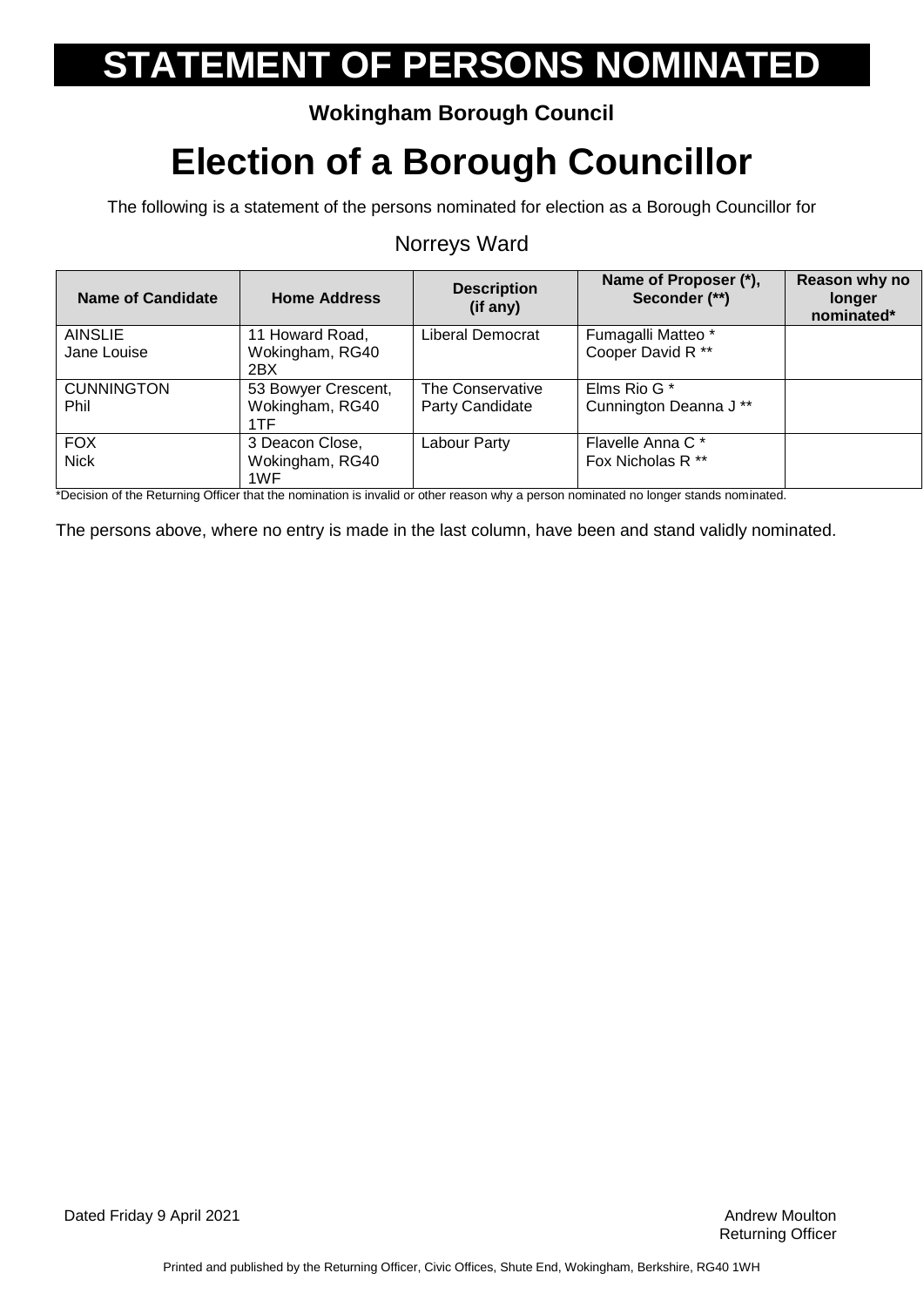### **Wokingham Borough Council**

## **Election of a Borough Councillor**

The following is a statement of the persons nominated for election as a Borough Councillor for

#### Remenham, Wargrave & Ruscombe Ward

| Name of Candidate    | <b>Home Address</b>        | <b>Description</b><br>(if any) | Name of Proposer (*),<br>Seconder (**) | Reason why no<br>longer<br>nominated* |
|----------------------|----------------------------|--------------------------------|----------------------------------------|---------------------------------------|
| ANDREA               | 9 Ruscombe Road,           | Liberal Democrat               | Hasted Keith C <sup>*</sup>            |                                       |
| Martijn              | Twyford, RG10 9JL          |                                | May Elizabeth **                       |                                       |
| <b>CRAINER</b>       | 28 Braybrooke Road,        | Labour Party                   | Tate Rosemary A*                       |                                       |
| <b>Stuart George</b> | Wargrave, RG10 8DT         |                                | Tate James J **                        |                                       |
| <b>HALSALL</b>       | Cherwell, Remenham         | Conservative and               | Sly Patricia *                         |                                       |
| John Anthony Sydney  | Lane, Remenham,<br>RG9 3DB | Unionist Party                 | Bell Kathryn E**                       |                                       |

\*Decision of the Returning Officer that the nomination is invalid or other reason why a person nominated no longer stands nominated.

The persons above, where no entry is made in the last column, have been and stand validly nominated.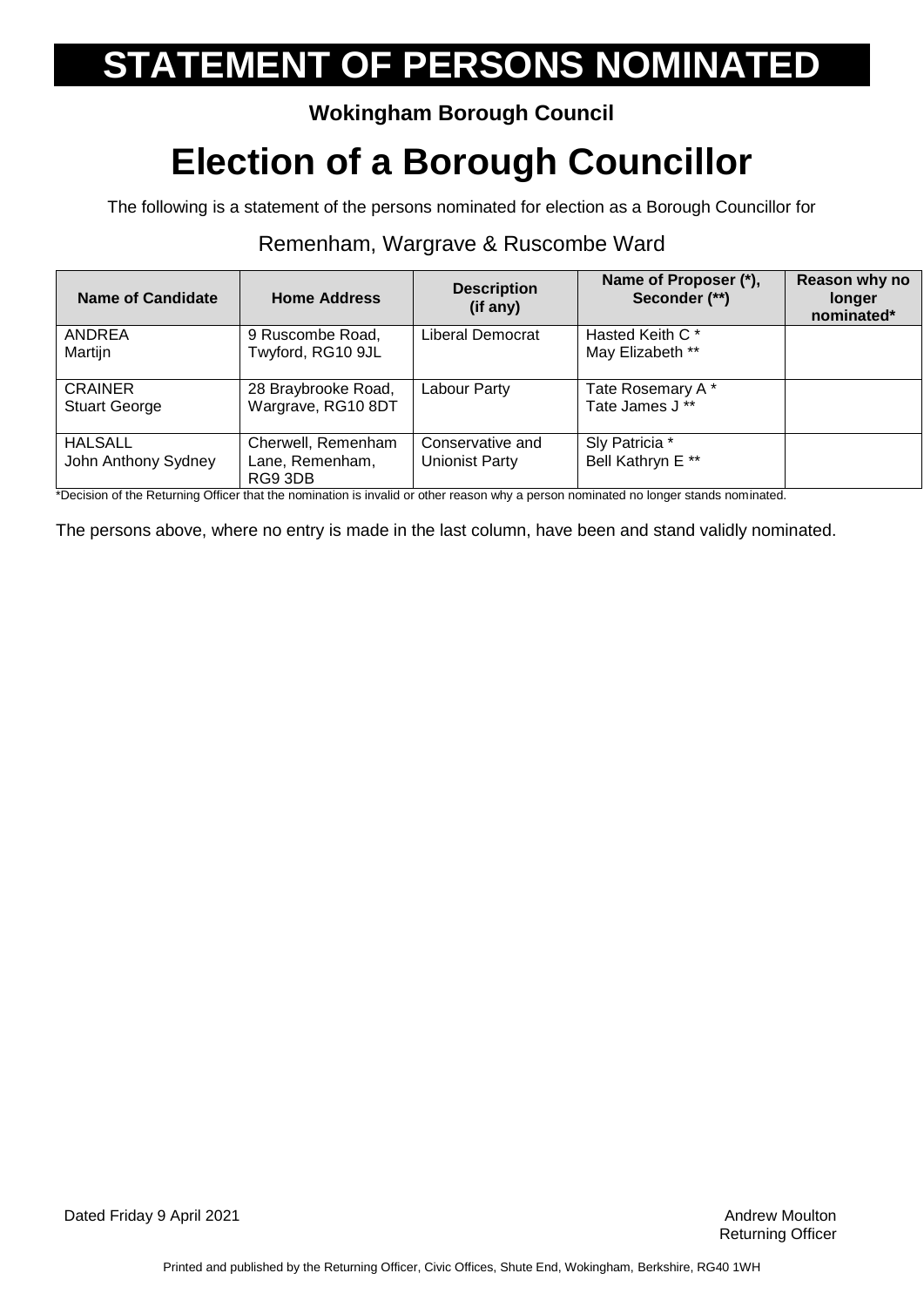### **Wokingham Borough Council**

## **Election of a Borough Councillor**

The following is a statement of the persons nominated for election as a Borough Councillor for

| Name of Candidate | <b>Home Address</b>             | <b>Description</b><br>(if any) | Name of Proposer (*),<br>Seconder (**) | Reason why no<br>longer<br>nominated* |
|-------------------|---------------------------------|--------------------------------|----------------------------------------|---------------------------------------|
| <b>JOHNSON</b>    | 72 Tabby Drive, Three           | Liberal Democrat               | <b>Ballista Andre L *</b>              |                                       |
| Chris             | Mile Cross, Reading,<br>RG7 1WP |                                | Johnson Ozlem **                       |                                       |
| <b>MCDOWELL</b>   | 15 Pheasant Close,              | Labour Party                   | Vengadesan Joanne J *                  |                                       |
| Marcus Richard    | Winnersh,                       |                                | Morgan Darren P **                     |                                       |
|                   | Wokingham,                      |                                |                                        |                                       |
|                   | Berkshire, RG41 5LS             |                                |                                        |                                       |
| <b>RANCE</b>      | 27 Conygree Close,              | The Conservative               | Morris Susan *                         |                                       |
| Jackie            | Lower Earley, RG6               | Party Candidate                | Ingram-Marriott Pippa M <sup>**</sup>  |                                       |
|                   | 4XE                             |                                |                                        |                                       |

### Shinfield South Ward

\*Decision of the Returning Officer that the nomination is invalid or other reason why a person nominated no longer stands nominated.

The persons above, where no entry is made in the last column, have been and stand validly nominated.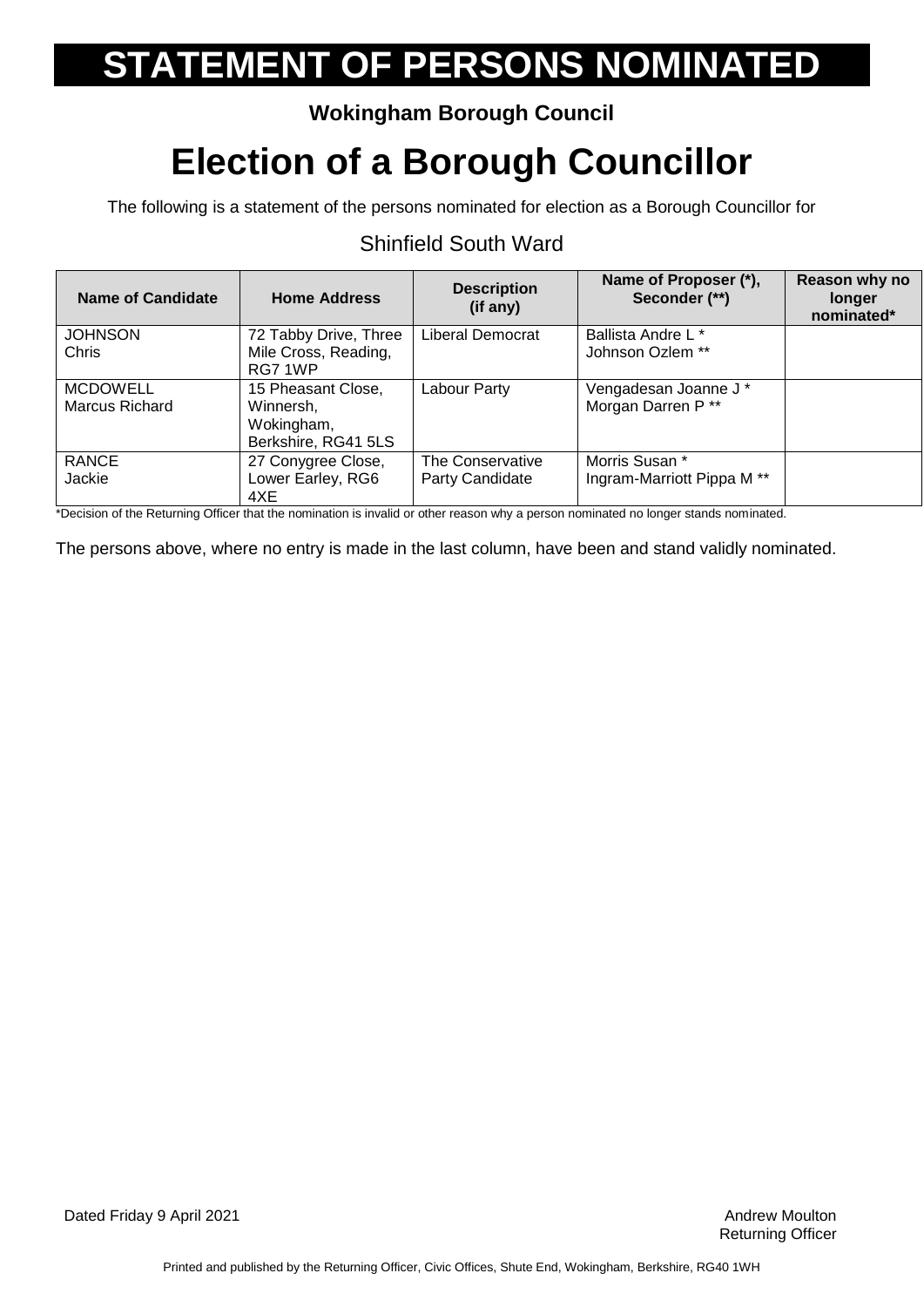### **Wokingham Borough Council**

### **Election of a Borough Councillor**

The following is a statement of the persons nominated for election as a Borough Councillor for

#### **Name of Candidate Home Address Description (if any) Name of Proposer (\*), Seconder (\*\*) Reason why no longer nominated\* COULE** Martin Anthony 30 London Road, Twyford, Reading, Berkshire, RG10 9ER The Green Party | Rae Dawson \* Coule Martin A \*\* FERRIS Lindsay Thomas **Herbert** The Corner House, Station Road, Twyford, Reading, RG10 9NG Liberal Democrat | Conway Stephen R \* Ferris Christine A \*\* **HILL** Caroline Henrietta 7 Broad Hinton, Twyford, RG10 0LQ Labour Party Squire Lucy R<sup>\*</sup> Martin Helen F \*\* WOOLNER Grant Shaw 3 Cheviot Drive, Charvil, Reading, RG10 9QD Conservative and Unionist Party George Arthur M \* Digby Rosemary \*\*

### Twyford Ward

\*Decision of the Returning Officer that the nomination is invalid or other reason why a person nominated no longer stands nominated.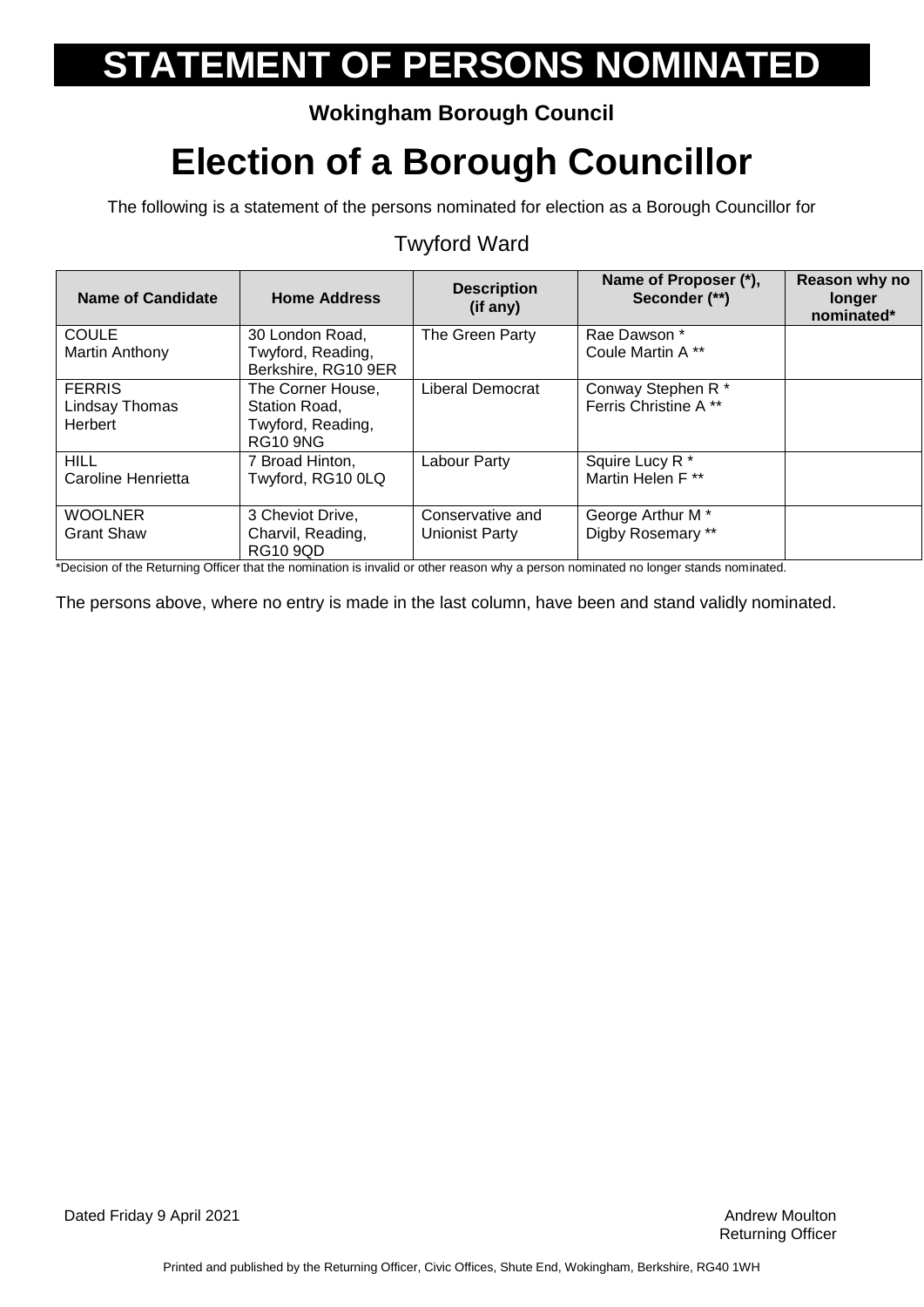### **Wokingham Borough Council**

## **Election of a Borough Councillor**

The following is a statement of the persons nominated for election as a Borough Councillor for

#### Wescott Ward

| <b>Name of Candidate</b> | <b>Home Address</b>  | <b>Description</b><br>(if any) | Name of Proposer (*),<br>Seconder (**) | Reason why no<br>longer<br>nominated* |
|--------------------------|----------------------|--------------------------------|----------------------------------------|---------------------------------------|
| <b>DENNIS</b>            | 11 Locksley Gardens, | Liberal Democrat               | Gee Maria *                            |                                       |
| Peter Douglas James      | Wokingham, RG41      |                                | Whitwell Gavin E <sup>**</sup>         |                                       |
|                          | 5NZ                  |                                |                                        |                                       |
| <b>HEATH</b>             | 4 Zinnia Close,      | Labour Party                   | Croy Andrew C*                         |                                       |
| Colin                    | Wokingham,           |                                | Burgess Rachel A**                     |                                       |
|                          | Berkshire, RG41 3ND  |                                |                                        |                                       |
| MCGHEE-SUMNER            | 41 Tattersall Close, | The Conservative               | Houghton Elizabeth B *                 |                                       |
| Julian Paul              | Wokingham, RG40      | Party Candidate                | Houghton Anthony W **                  |                                       |
|                          | 2LP                  |                                |                                        |                                       |

\*Decision of the Returning Officer that the nomination is invalid or other reason why a person nominated no longer stands nominated.

The persons above, where no entry is made in the last column, have been and stand validly nominated.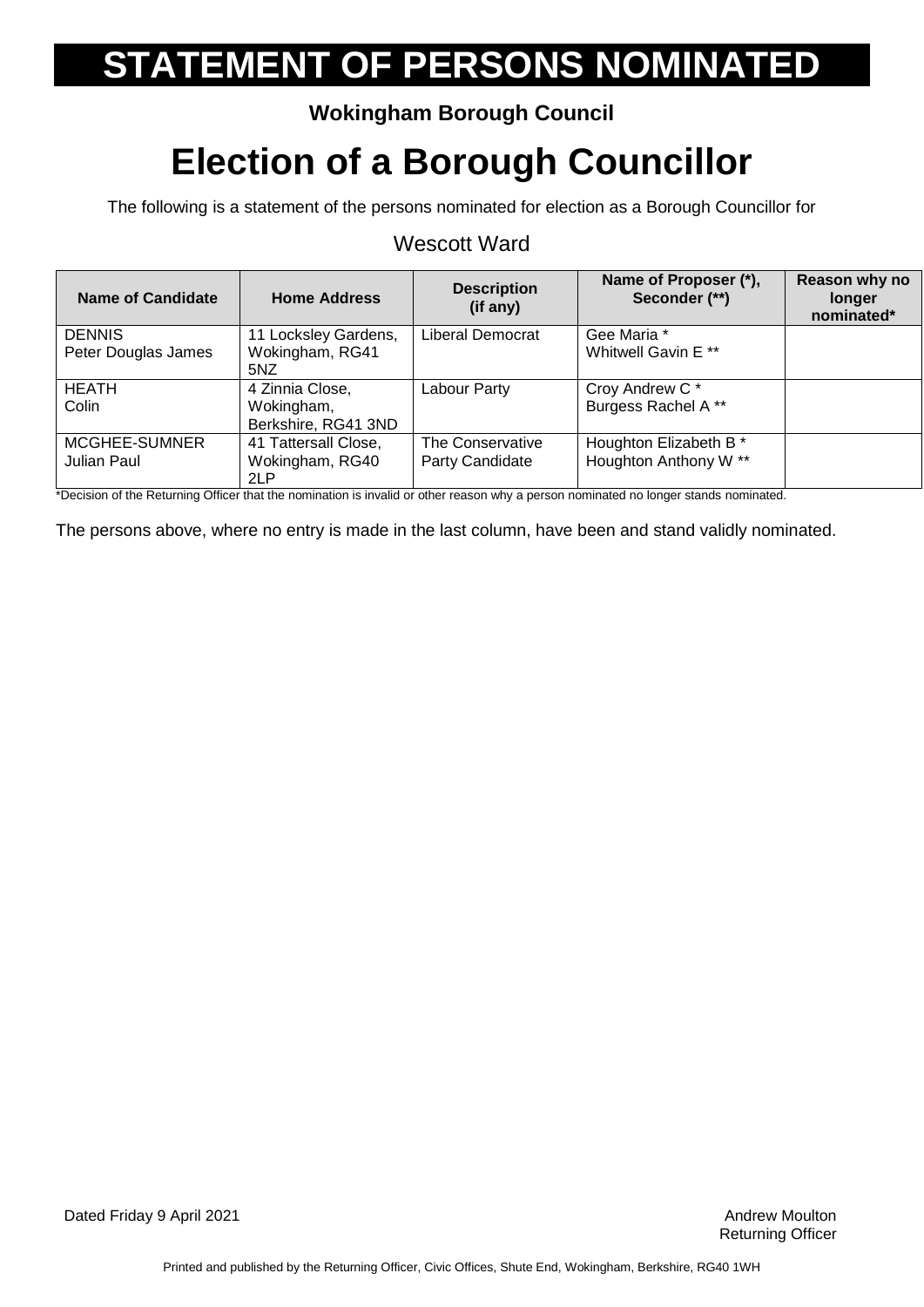### **Wokingham Borough Council**

## **Election of a Borough Councillor**

The following is a statement of the persons nominated for election as a Borough Councillor for

#### Winnersh Ward

| <b>Name of Candidate</b>                                                        | <b>Home Address</b>                                                                                                   | <b>Description</b><br>(if any) | Name of Proposer (*),<br>Seconder (**)                             | Reason why no<br><b>longer</b><br>nominated* |
|---------------------------------------------------------------------------------|-----------------------------------------------------------------------------------------------------------------------|--------------------------------|--------------------------------------------------------------------|----------------------------------------------|
| <b>CLYDE</b>                                                                    | 21 Dunstans Drive,                                                                                                    | Freedom Alliance.              | Pearce Alan N *                                                    |                                              |
| Karen                                                                           | Winnersh.<br>Wokingham, RG41<br>5EB                                                                                   | No Lockdowns, No<br>Curfews.   | Clyde Calum C**                                                    |                                              |
| <b>MITRA</b>                                                                    | (address in                                                                                                           | The Conservative               | Wicks Nathalie *                                                   |                                              |
| <b>Bernadette</b>                                                               | Wokingham)                                                                                                            | Party Candidate                | Southgate John A**                                                 |                                              |
| <b>MURUNGI</b>                                                                  | (address in                                                                                                           | Labour Party                   | Murungi Allan *                                                    |                                              |
| Allan                                                                           | Wokingham)                                                                                                            |                                | Akora Murungi Judith E A<br>$***$                                  |                                              |
| SHEPHERD-DUBEY                                                                  | 16 Meadow View,                                                                                                       | Liberal Democrat               | Cutting David H <sup>*</sup>                                       |                                              |
| Rachelle Suzanne                                                                | Wokingham, RG41                                                                                                       |                                | Fishwick Paul M <sup>**</sup>                                      |                                              |
| $\mathbf{B}$ . The set of the $\mathbf{B}$ stress from $\mathbf{C}(\mathbf{C})$ | 5PD<br>a de la caractera de la caractera de la caractera de la caractera de la caractera de la caractera de la caract |                                | a tha can a child can be a completed a change of a contract of the |                                              |

\*Decision of the Returning Officer that the nomination is invalid or other reason why a person nominated no longer stands nominated.